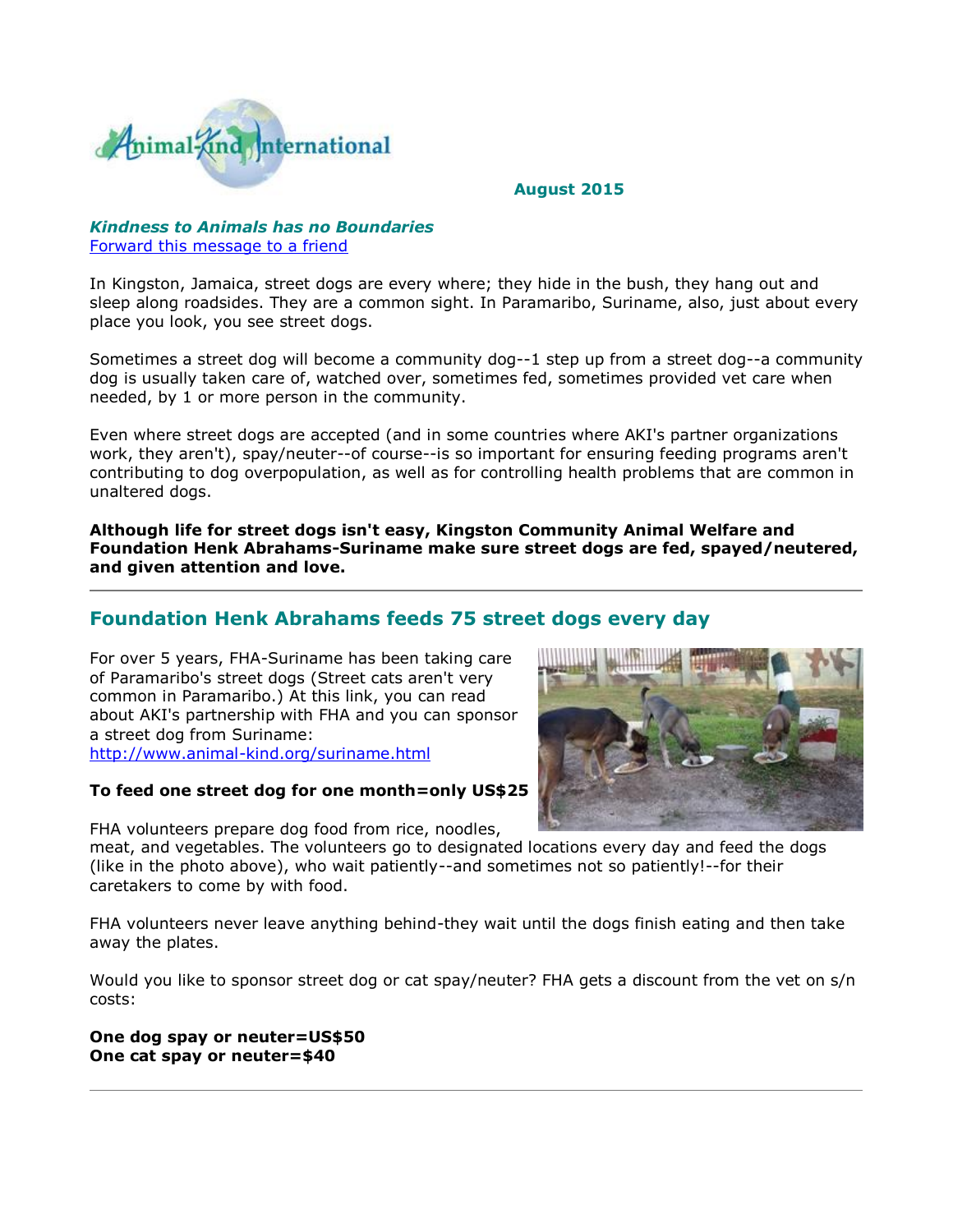# **Vriendje**

Vriendje (Dutch for Friend) was severely injured last week (picture below). We don't know who or what did this to him. FHA brought him to the vet immediately and his eye had to be removed.

Together with his girlfriend, Floppy, Vriendje had been living at the Ministry for Foreign Affairs in Paramaribo, where FHA had been feeding them for more than 5 years. FHA had Floppy spayed, but even five years ago, Vriendje was considered too old to undergo the surgery.

# **Someone is interested in adopting both Vriendje &**

# **Floppy!**

**Vriendje probably won't have to go back to the Ministry premises because FHA found someone who wants to give a safe and loving home to both dogs!** 

FHA will first check the potential adopter's home to make sure it's a good one-and escape-proof, for these two dogs who have lived most of their lives on the street.

Situations like this one can be very costly and really cut into FHA's budget. Won't you please consider designating FHA-Suriname for a monthly donation to help defray costs of feeding, spay/neuter, and vet care for Paramaribo's street dogs?

## [http://www.animal-kind.org/donate.html](http://cts.vresp.com/c/?AnimalKindInternatio/54c95d4b33/f33df9aebc/d05c9684d8)

**When you become a monthly donor to AKI, you join a team of people who are helping animals in some of the poorest countries, where support for animal rescue and care is so needed.** 

# **Congo is 1 street dog of about 500 in Kingston, Jamaica, who rely on KCAW for food and a hug.**

A woman notified Kingston Community Animal Welfare that a dog had been dumped nearby; the woman witnessed a guy drive up, open his car door, and put Congo out. Congo dug out a space under a pomegranate tree and made it his home. The sun is brutal during the days so he made this little shelter to stay cool.

**Congo's pomegranate tree has now been added to Deborah's (KCAW) dog feeding route.** Deborah cooks up batches of rice and meat and mixes that with store-bought food. She always carries food in her car, and drives different routes on a daily basis-on her way to and from work-feeding street dogs and cats along the way. Of course, KCAW gets them all spayed, and as funds allow, neutered.